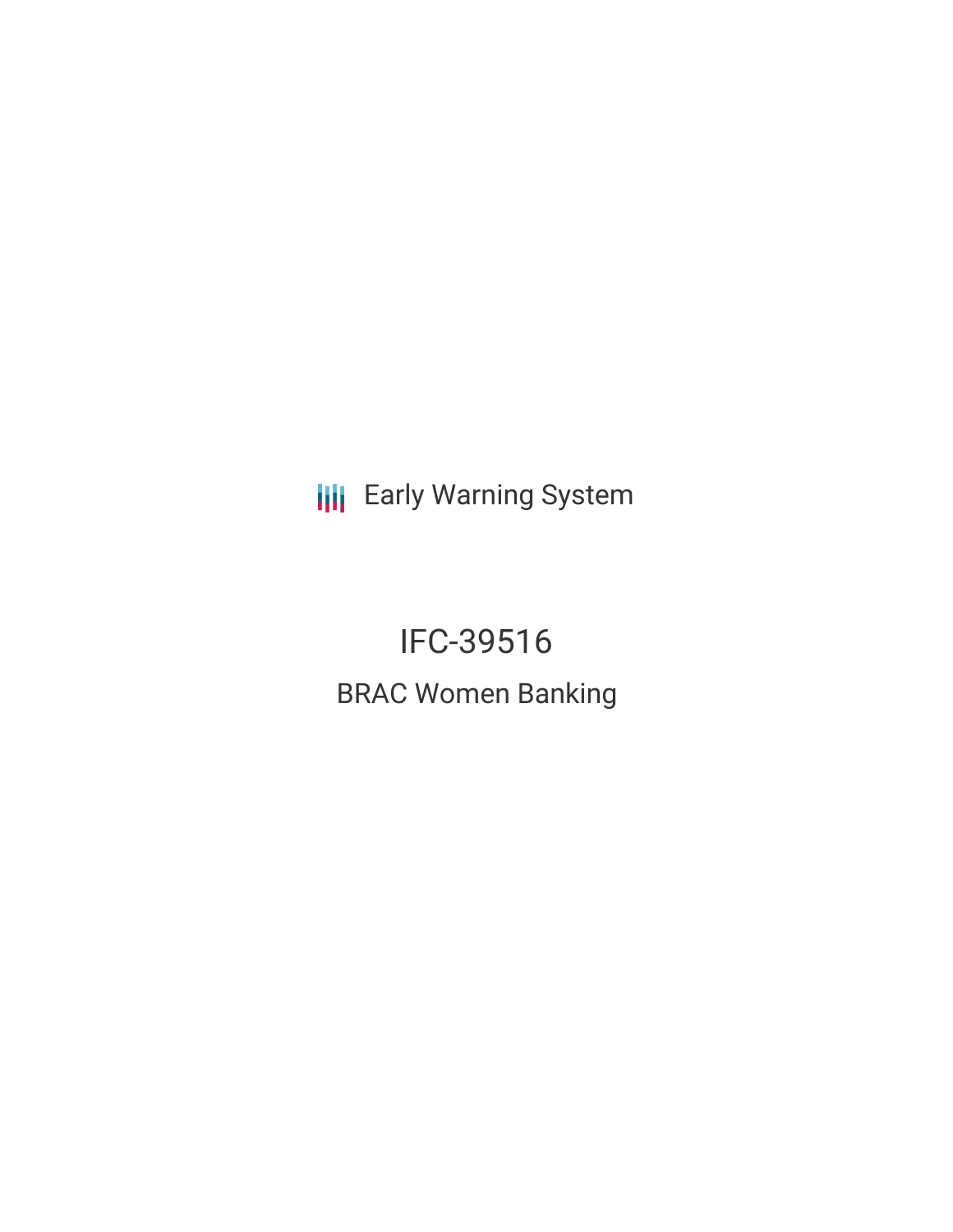# **Quick Facts**

| <b>Countries</b>               | Bangladesh                              |
|--------------------------------|-----------------------------------------|
| <b>Financial Institutions</b>  | International Finance Corporation (IFC) |
| <b>Status</b>                  | Active                                  |
| <b>Bank Risk Rating</b>        | FI.                                     |
| <b>Voting Date</b>             | 2017-06-21                              |
| <b>Borrower</b>                | <b>BRAC Bank Limited</b>                |
| <b>Sectors</b>                 | Finance                                 |
| <b>Investment Type(s)</b>      | Loan                                    |
| <b>Investment Amount (USD)</b> | \$50.00 million                         |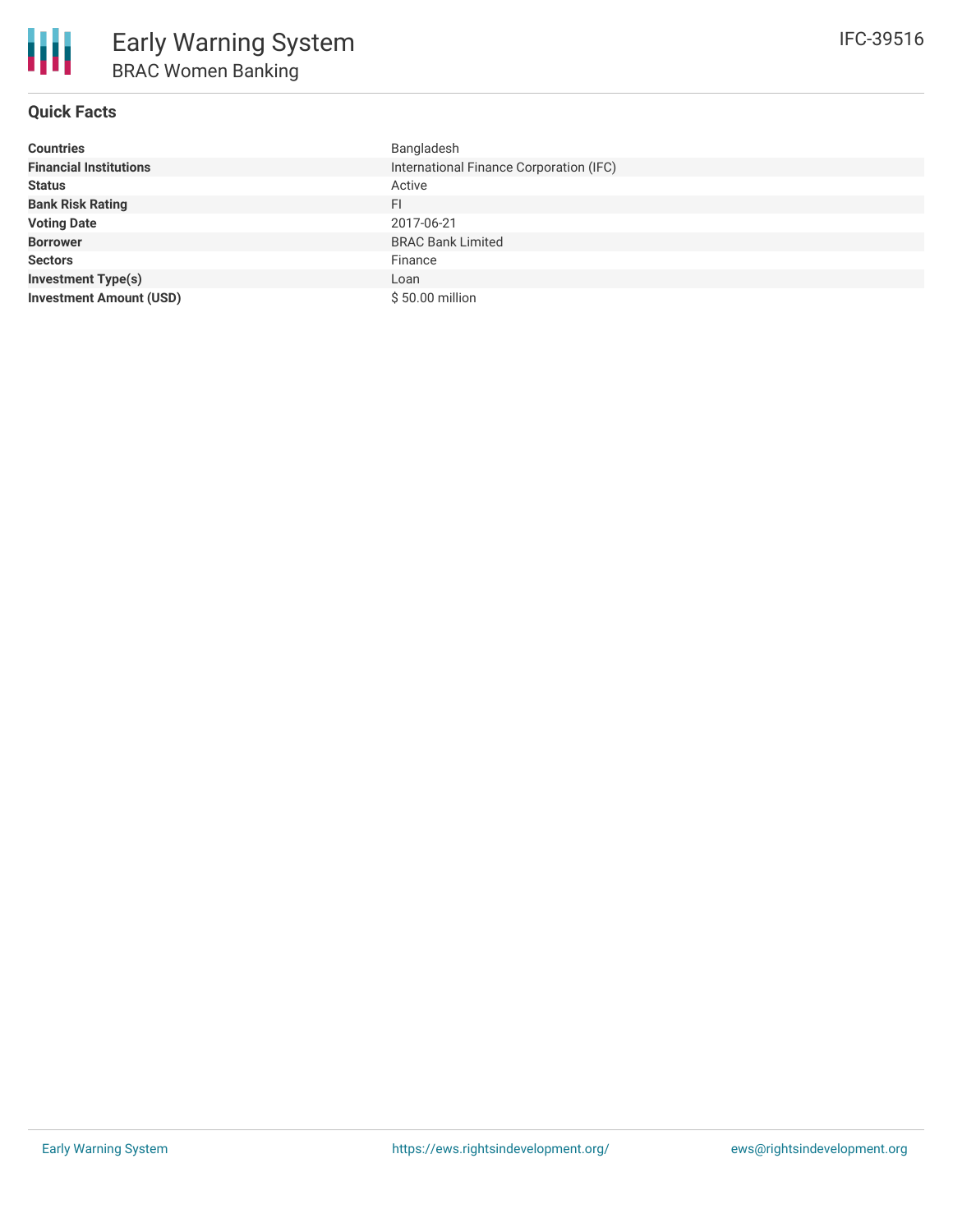

## **Project Description**

The proposed \$50 Mn project is to initiate the Banking on Women (BOW) program in Bangladesh with the association of BRAC Bank Ltd. ("BRAC Bank" or the "Bank"), which is a SME focused bank in Bangladesh. This project is a strong fit to IFC's Bangladesh strategic pillar of Inclusion and Gender. It is also the first such project in Bangladesh. Banking on Women program will respond to the large unmet demand for financial services for women in Bangladesh, particularly women-owned SMEs. BRAC Bank was founded in 2001 and is the second largest private lender in the SME segment in Bangladesh. The bank has total assets of USD 3.4 Bn as on December 31, 2016.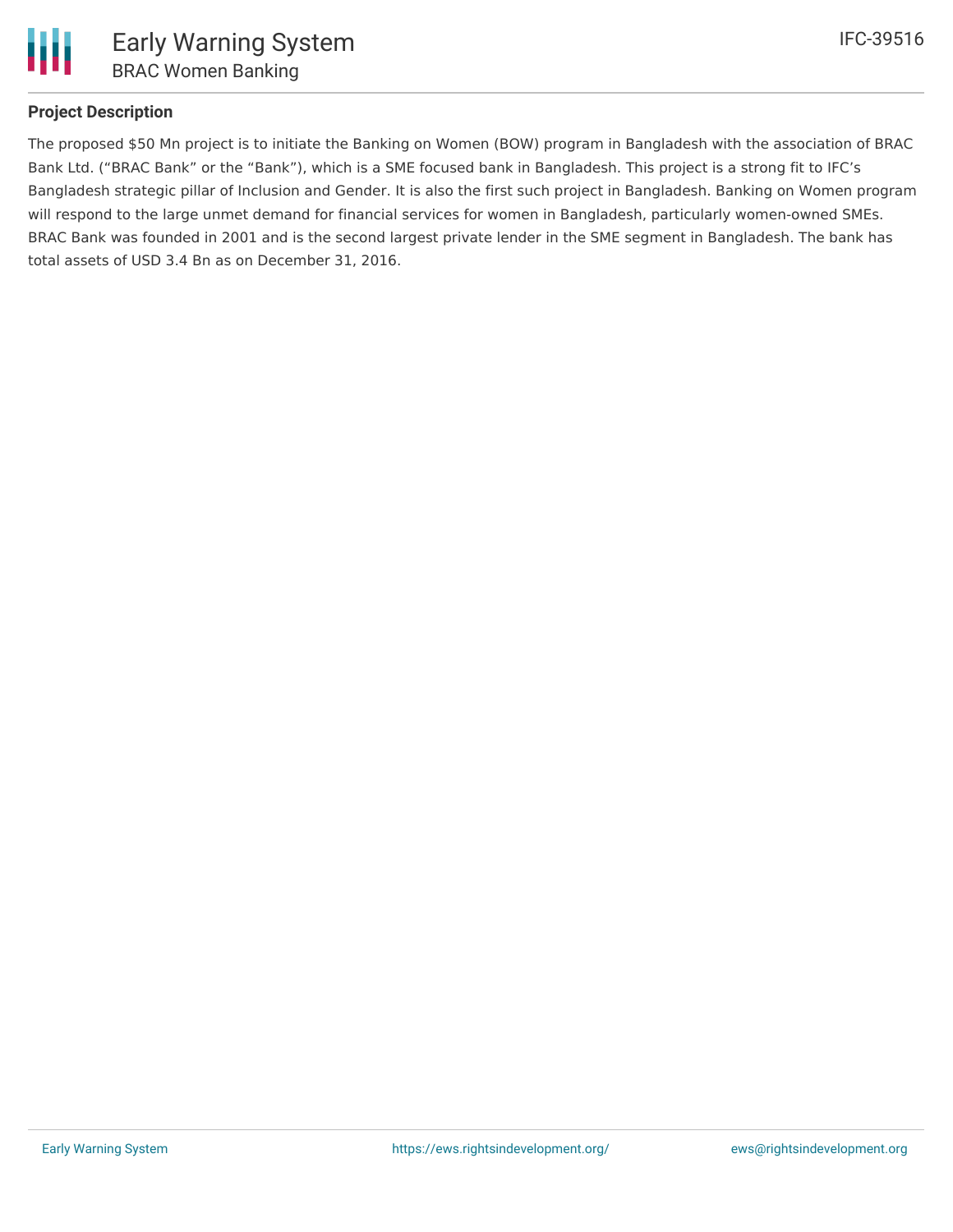### **Investment Description**

• International Finance Corporation (IFC)

BRAC Bank's Board is led by Chairman Sir Fazle Hasan Abed, KCMG. Sir Abed is the Founder and Chairperson of BRAC. Among the Bank's 8 directors, 3 are independent directors. Among the 3 independent directors, there is Dr. Ahsan H Mansur, a noted economist, Ms. Zahida Ispahani, a former secretary of United Women's Association in Bangladesh and Mr. Kazi Mahmood Sattar has over 32 years of experience in local and international banks. He led The City Bank Limited and Eastern Bank Limited as the Managing Director & CEO for 13 years. He is currently the Chairman of the Board of RSA Advisory Limited, an asset management company and Partner of RSA Capital, a boutique investment bank. The rest of the Board consist of nominated directors.

BRAC Enterprises is the major shareholder with 44.56%. Institutions and General Public hold 53.07% of BRAC Bank and the rest of the shareholding is held by Mutual Funds and Non resident Bangladeshis.

### **Financial Intermediary**

Financial Intermediary: A commercial bank or financial institution that receives funds from a development bank. A financial intermediary then lends these funds to their clients (private actors) in the form of loans, bonds, guarantees and equity shares. Financial intermediaries include insurance, pension and equity funds. The direct financial relationship is between the development bank and the financial intermediary.

BRAC Bank [Limited](file:///actor/1057/) (Financial Intermediary)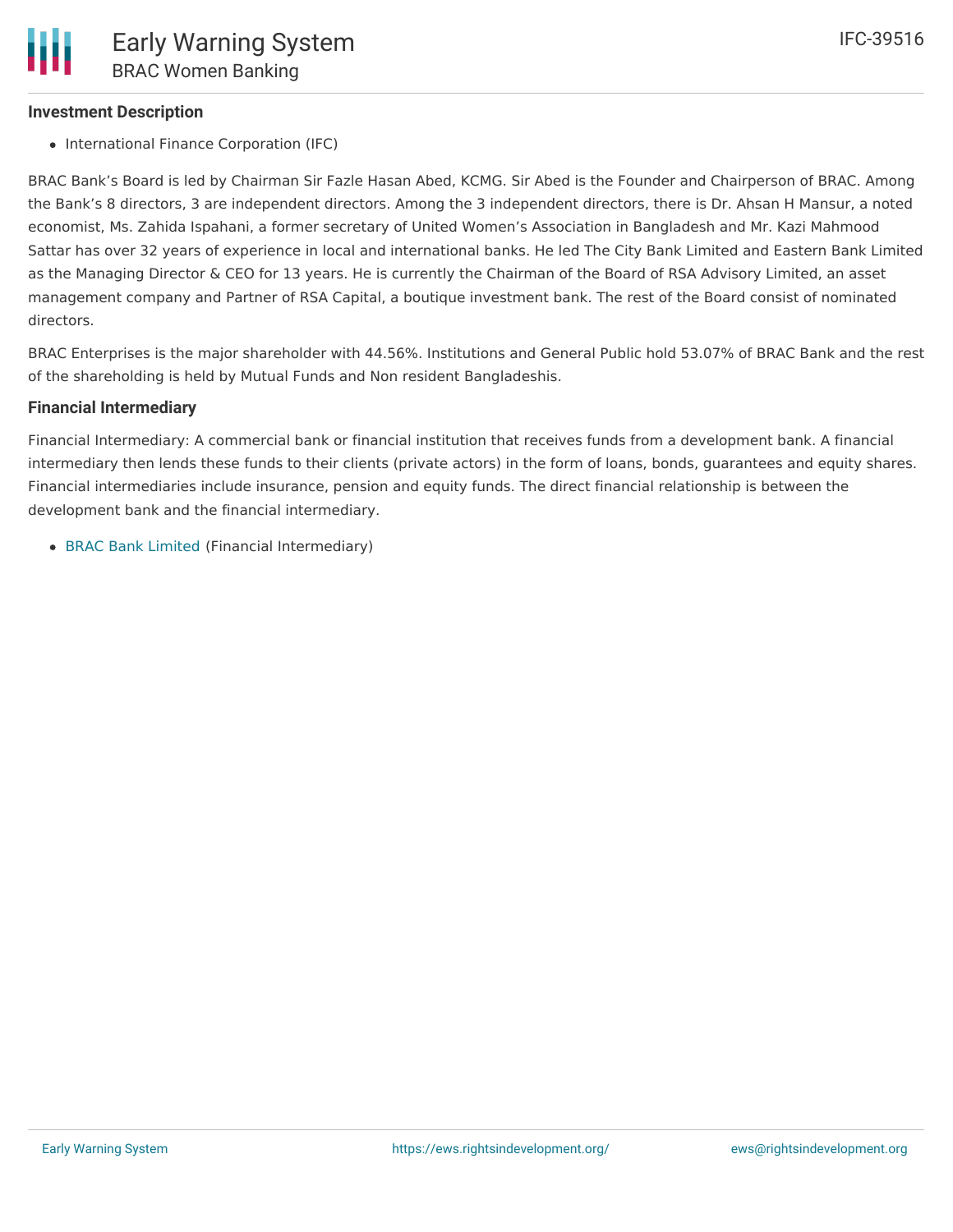

## **Private Actors Description**

BRAC Bank was founded in 2001 and is the second largest private lender in the SME segment in Bangladesh. The bank has total assets of USD 3.4 Bn as on December 31, 2016.

BRAC Bank's Board is led by Chairman Sir Fazle Hasan Abed, KCMG. Sir Abed is the Founder and Chairperson of BRAC. Among the Bank's 8 directors, 3 are independent directors. Among the 3 independent directors, there is Dr. Ahsan H Mansur, a noted economist, Ms. Zahida Ispahani, a former secretary of United Women's Association in Bangladesh and Mr. Kazi Mahmood Sattar has over 32 years of experience in local and international banks. He led The City Bank Limited and Eastern Bank Limited as the Managing Director & CEO for 13 years. He is currently the Chairman of the Board of RSA Advisory Limited, an asset management company and Partner of RSA Capital, a boutique investment bank. The rest of the Board consist of nominated directors.

BRAC Enterprises is the major shareholder with 44.56%. Institutions and General Public hold 53.07% of BRAC Bank and the rest of the shareholding is held by Mutual Funds and Non resident Bangladeshis.